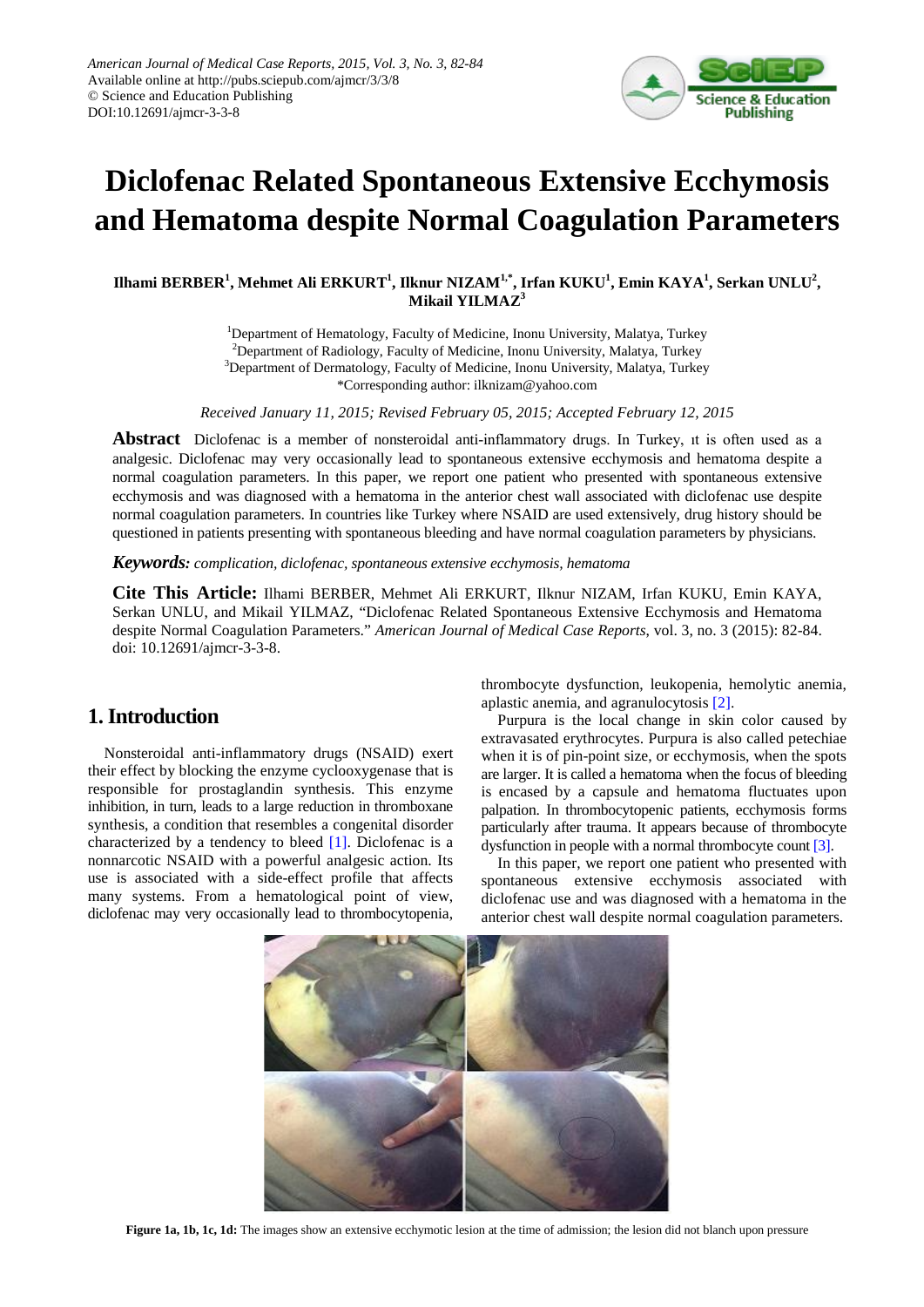# **2. Case Presentation**

An 85-year-old Turkish man, who was an ex-smoker, presented to our hospital with ecchymosis in the anterior chest wall that had developed within 3 days. He had no history of trauma. His past history was not remarkable, with the exception of chronic obstructive lung disease and osteoarthritis. When specifically questioned about a bleeding diathesis, he gave no history of abnormal bleeding during dental operations or circumcision. There was no family history of any disease. He had been started on oral diclofenac sodium 50 mg twice a day 7 days before at another medical center because of knee pain and he stopped diclofenac 2 days before admitting to our hospital because of stomach ache. His body temperature was 36.5°C, the pulse rate was 96 bpm, blood pressure was 110/70 mmHg and respiratory rate was 14/min. His skin was pale, and there was extensive ecchymosis on the anterior chest wall [\(Figure 1a](#page-0-0), 1b, 1c, and 1d). No abnormally enlarged lymph nodes were palpable in any part of his body. His abdomen was not distended. The

spleen and the liver were not palpable. A thoracic computed tomography revealed an appearance consistent with a hematoma the size of 8x5 cm on the left side of the anterior chest wall [\(Figure 2a](#page-1-0), 2b). Laboratory values were shown on [Table 1.](#page-1-1) Diclofenac treatment was stopped, and the patient was monitored for bleeding control. We did not give platelet suspension because of normal platelet count and function. A skin biopsy returned with the result of skin ecchymosis. The patient was discharged without any complications 1 week later.

<span id="page-1-0"></span>

**Figure 2a, 2b:** An oval-shaped, hyper-dense hematoma between the pectoralis major and minor muscles, as shown by a blue arrow

<span id="page-1-1"></span>

| Parameter                                                         | rabit 1. The patient's laboratory values on ulagilosis.<br><b>Laboratory values</b> | <b>Normal Range</b>  |
|-------------------------------------------------------------------|-------------------------------------------------------------------------------------|----------------------|
| Leukocyte count                                                   | 10.100                                                                              | 4.000-10.000/microL  |
| Hemoglobin                                                        | 11.6                                                                                | $13-16$ g/dL         |
| Hematocrit                                                        | 33,5%                                                                               | 39-49%               |
| <b>MCV</b>                                                        | 88,4                                                                                | 80-95 fL             |
| MCH                                                               | 30,6                                                                                | $27-33$ pg           |
| <b>MPV</b>                                                        | 7,6                                                                                 | $6,8-10,8$ fL        |
| <b>RDW</b>                                                        | 13,4                                                                                | 11,5-14,5%           |
| Platelet count                                                    | 188.000                                                                             | $150-450x103/microL$ |
| Prothrombin time                                                  | 10                                                                                  | 9.5-10.5 second      |
| Partial thromboplastin time                                       | 27                                                                                  | 28-35 sec            |
| Fibrinogen                                                        | 262                                                                                 | 250-400 mg/dL        |
| Bleeding time                                                     | 9                                                                                   | 4-10 minute          |
| Lactate dehydrogenase                                             | 220                                                                                 | 110-240 U/L          |
| Direct Coombs test                                                | Negative                                                                            |                      |
| Peripheral blood smear                                            | Normal peripheral smear                                                             |                      |
| <b>Platelet Aggregation Ristocetin</b>                            | 89                                                                                  | 60%                  |
| (Final concentration of $0,5-0,7$ and $1,2-1,5$ mg/mL)            |                                                                                     |                      |
| Platelet Aggregation Collagen                                     | 91                                                                                  | 60%                  |
| (Final concentration of $2-5 \mu M$ )<br>Platelet Aggregation ADP |                                                                                     |                      |
| (Final concentration of $5-10 \mu M$ )                            | 99                                                                                  | 60%                  |
| Platelet Aggregation ADP                                          | 112                                                                                 | 60%                  |
| (Final concentration of $5-10 \mu M$ )                            |                                                                                     |                      |

#### **Table 1. The patient's laboratory values on diagnosis.**

# **3. Discussion**

Diclofenac may very occasionally lead to spontaneous extensive ecchymosis and hematoma despite normal coagulation parameters. Personal factors causing the development of ecchymosis and hematoma include trauma, a low thrombocyte count, a coagulation disorder, an abnormally activated partial thromboplastin time, and long-term anticoagulant drug therapy [\[4\].](#page-2-3)

Stobbe H et al. reported on a study about nonsteroidal anti-rheumatic drugs and hematotoxic lesions. NSAID are the most common medications that interfere with hematopoiesis. Such an adverse effect is important to consider because it frequently leads to an unfavorable prognosis. Immunological reactions should be distinguished from adverse events induced by the toxic effects of drugs,

because the former is largely independent of the dosage whereas the latter is not. Aplastic syndromes of the bone marrow are not strictly dose-dependent in every case. The reason may be the particular sensitivity of the hematopoietic stem cells (a stem cell defect) to some drugs [\[5\].](#page-2-4) Raineri-Gerber I et al. compared the inhibitory effects of nonsteroidal anti-rheumatic agents diclofenac, acemetacin, mefenamic acid, and ibuprofen on thrombocyte function. They found that the inhibitory effects of acemetacin and ibuprofen were more pronounced than those of diclofenac [\[1\].](#page-2-0) Kramer MR et al. reported one case of severe immune hemolytic anemia and thrombocytopenia caused by diclofenac therapy. A 71-year-old woman developed severe immune hemolytic anemia and thrombocytopenia 10 days after the onset of diclofenac therapy. The patient's red blood cells were found to be positive for a warm autoantibody of the IgG type with C3.Stopping the drug